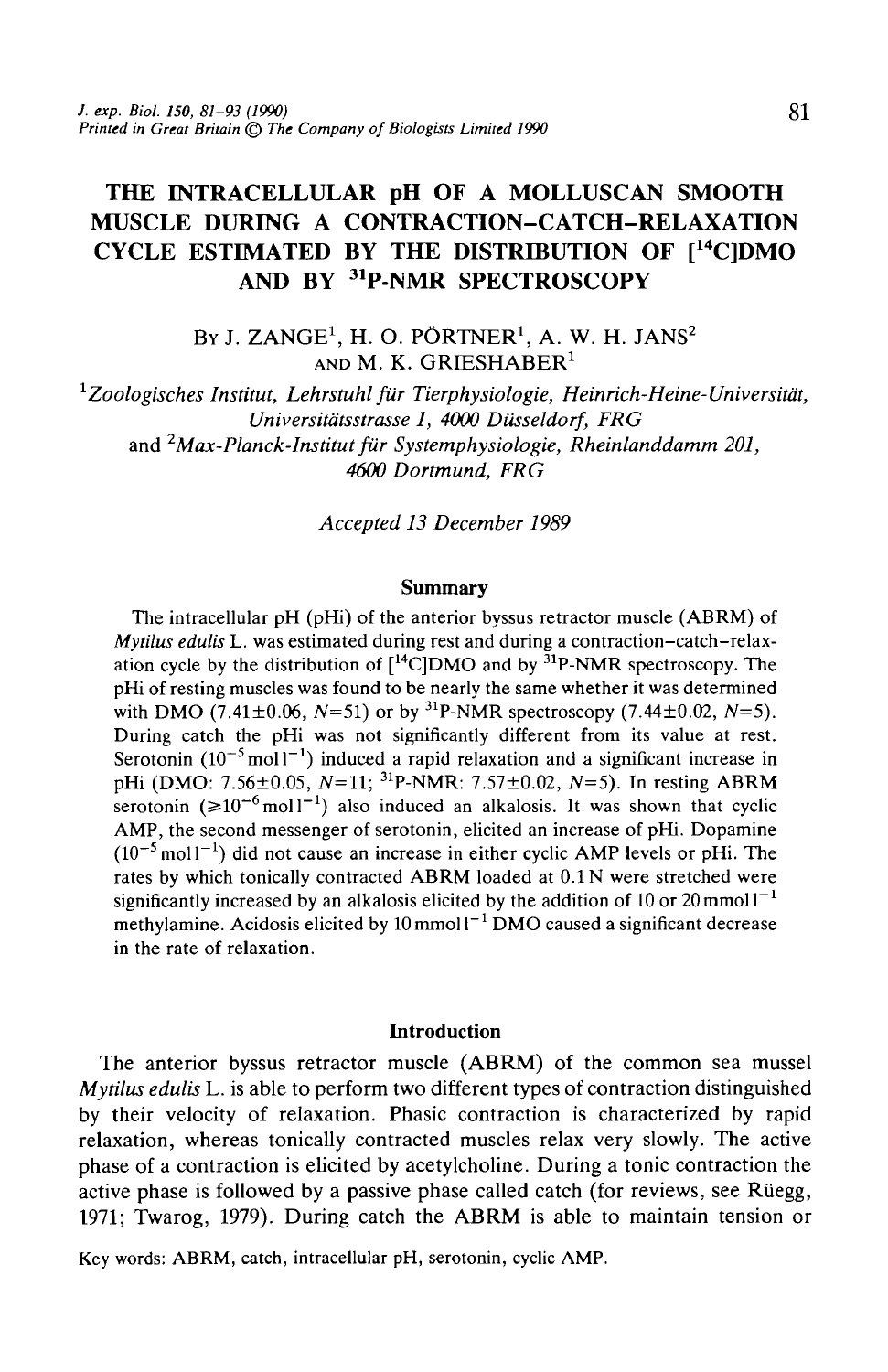shortening for long periods, although the metabolic rate is reduced almost to resting levels (Baguet and Gillis, 1968; Zange *et al.* 1989).

The molecular mechanism of catch is still unknown. Two main hypotheses are presently discussed. The cross-bridge hypothesis proposes that cross-bridge cycling is reduced to the resting value, but the phase of cross-bridge attachment is prolonged owing to an increased affinity of myosin for actin (Lowy *et al.* 1964; Takahashi *et al.* 1988). The paramyosin hypothesis proposes a cross-linking of the thick filaments, presumably through paramyosin (Rüegg, 1971; Hauck and Achazi, 1987).

Serotonin (Twarog, 1954), dopamine (Twarog and Cole, 1972) and electrical stimulation by alternating current pulses (Winton, 1937; Fletcher, 1937) abolish catch and lead to a rapid relaxation. Achazi *et al.* (1974) found that serotonin stimulates an adenylate cyclase system. They proposed that the increased levels of cyclic AMP finally lead to a phosphorylation or dephosphorylation of the paramyosin involved in catch performance. This mechanism of catch relaxation has been questioned, because serotonin affects catch at concentrations as low as  $10^{-9}$  moll<sup>-1</sup> (Twarog, 1954), but  $10^{-6}$  moll<sup>-1</sup> serotonin is needed to increase the content of cyclic AMP significantly (Köhler and Lindl, 1980). Furthermore, dopamine has little or no effect on cyclic AMP levels (Köhler and Lindl, 1980; Ishikawa *et al.* 1981).

Experiments with skinned fibres from ABRMs indicated that intracellular pH (pHi) may be involved in catch regulation. This preparation is able to enter a catch-like state when  $Ca^{2+}$  has been removed after an active contraction. The catch-like state of skinned fibres is sensitive to changes in the pH of the incubation medium. Between pH values of 6.2 and 6.7 skinned fibres relax slowly, whereas pH values higher than 7.0 cause a fast drop of the maintained tension or shortening (Johnson, 1959; Riiegg, 1971; Pfitzer and Riiegg, 1982). Another argument for an involvement of pHi in catch regulation is the observation that living ABRMs reduce their relaxation velocity during catch when they are acidified by incubation in a medium containing high concentrations of  $CO<sub>2</sub>$  (Rüegg, 1964).

The present study was designed to estimate the pHi of the ABRM during rest and during a contraction-catch-relaxation cycle. pHi was measured either by the distribution of  $[{}^{14}C]$ dimethyloxazolidine-2,4-dione (DMO; Waddell and Butler, 1959) or by 31P-NMR spectroscopy (Moon and Richards, 1973). Further DMO studies focused on the relationship between cyclic AMP levels and pHi. Lastly, the effect of changes in pHi, elicited by the application of either a weak base or a weak acid, on relaxation velocity of the ABRM during catch was investigated.

#### Materials and methods

## *Animals*

Mussels *Mytilus edulis* L. were obtained from the Nederlands Instituut voojl Onderzoek der Zee, Den Helder, The Netherlands. The animals were kept in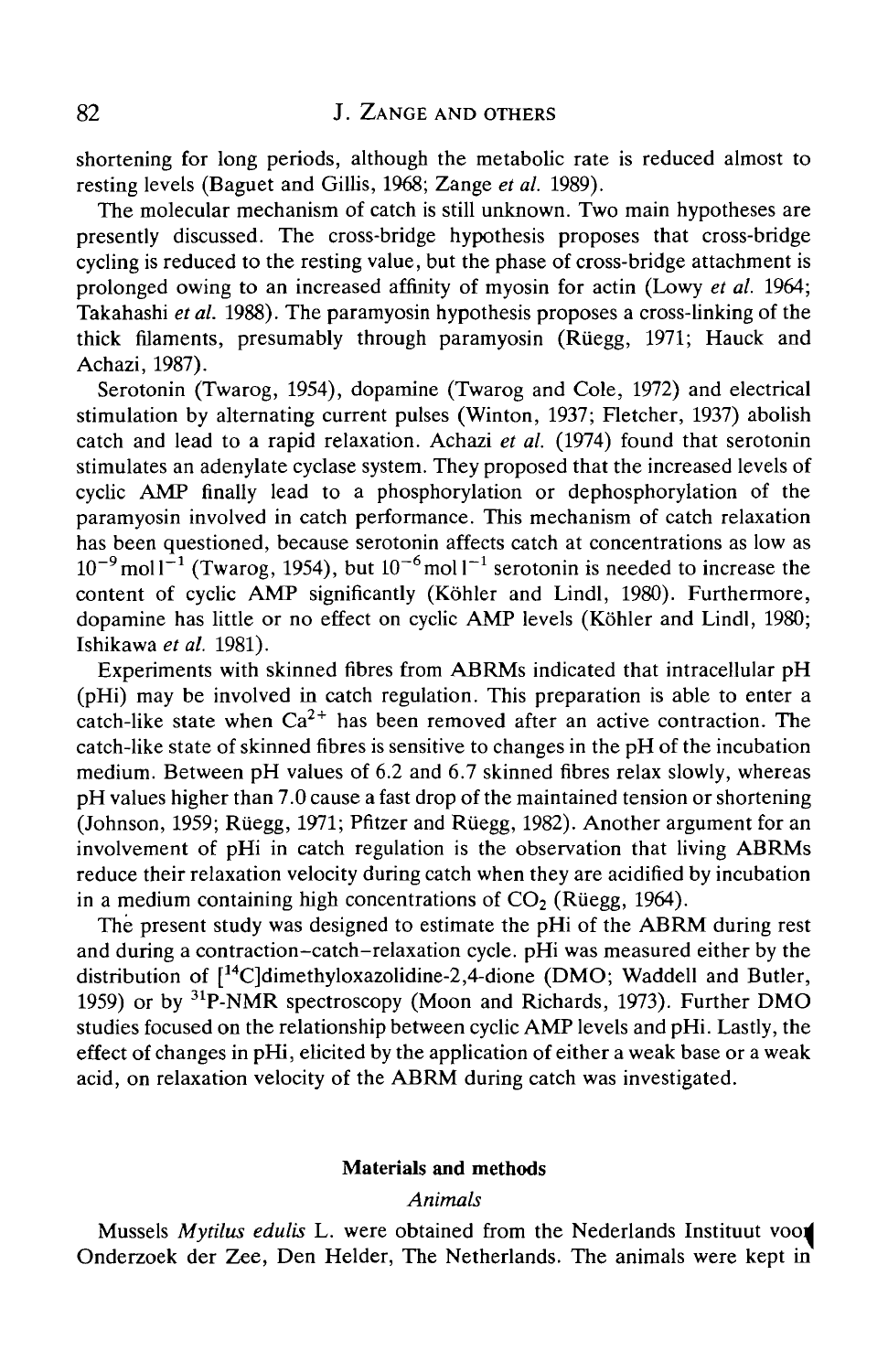recirculating, filtered artificial sea water (32‰) for 3-12 weeks at  $15\pm1$ °C until they were used in the experiments.

## *Preparation and incubation*

When pHi was estimated using the DMO method, the isolation of the ABRM followed the procedure of Hoyle and Lowy (1956). Intact muscles were attached to a piece of shell and held by a silk thread tied to the byssal end of a muscle. The mussel contains a pair of identically shaped ABRMs. For each experiment both muscles were taken. For contraction experiments, one muscle of a pair was taken as a resting control and the other was used in the experiment.

The muscles were mounted in incubation chambers filled with a seawater medium equilibrated with air at  $15\pm1\textdegree C$  and pH7.65. Resting and contracting muscles were loaded with a weight of 0.1 N. Since freshly prepared ABRMs were usually contracted, isolated muscles were subjected to electrical stimulation with rectangular pulses applied by platinum electrodes (2 Hz, 100 ms, 10 V; Winton, 1937). Muscles were then incubated for 4h before the experiment was started.

When pHi was monitored using <sup>31</sup>P-NMR spectroscopy silk threads were tied to both ends of the muscles prior to separation of the ABRMs from the byssus and the shell. For each series of experiments four or five ABRMs with a total wet mass of 100-150 mg were used. The muscles were tied at their shell ends to a muscle holder placed at the bottom of a 10 mm NMR tube. Using the threads tied to the byssal ends of the muscles, the ABRMs were arranged vertically within the NMR tube. The tube was filled with 4 ml of air-equilibrated seawater medium at  $15 \pm 1^{\circ}C$ and a pH of  $7.65\pm0.02$ . A gas-inlet capillary was placed 0.5 cm above the sensitive range of the receiver coil.

## *Recording of muscle movements*

Changes in muscle length were followed by means of an isotonic transducer connected to an HF modem and an amplifier (Hugo Sachs Electronic, Freiburg, FRG) and were displayed on a chart recorder.

#### *Tonic contractions*

In cases where DMO was used to estimate pHi, tonic contractions under isotonic conditions  $(0.1\text{N})$  were elicited by the application of acetylcholine  $(0.5 \text{ mmol l}^{-1})$ ; Nauss and Davies, 1966) to a single muscle. The ABRM contracted maximally within lmin. Two minutes after the addition of acetylcholine, the transmitter substance was washed out using two washes of acetylcholine-free medium. The second medium contained  $[{}^{14}C]$ DMO and  $[{}^{3}H]$ inulin.

During NMR experiments, the pHi of four simultaneously contracting ABRMs was monitored. The transducer was placed 5 m away from the spectrometer to avoid damage by the magnetic field. The average isotonic shortenings of these four muscles, which were each loaded with 0.1 N, were transmitted to the transducer using an arrangement of three plastic rings working like a tackle block. Contraction was again elicited by the application of acetylcholine  $(0.5 \text{ mmol l}^{-1})$ .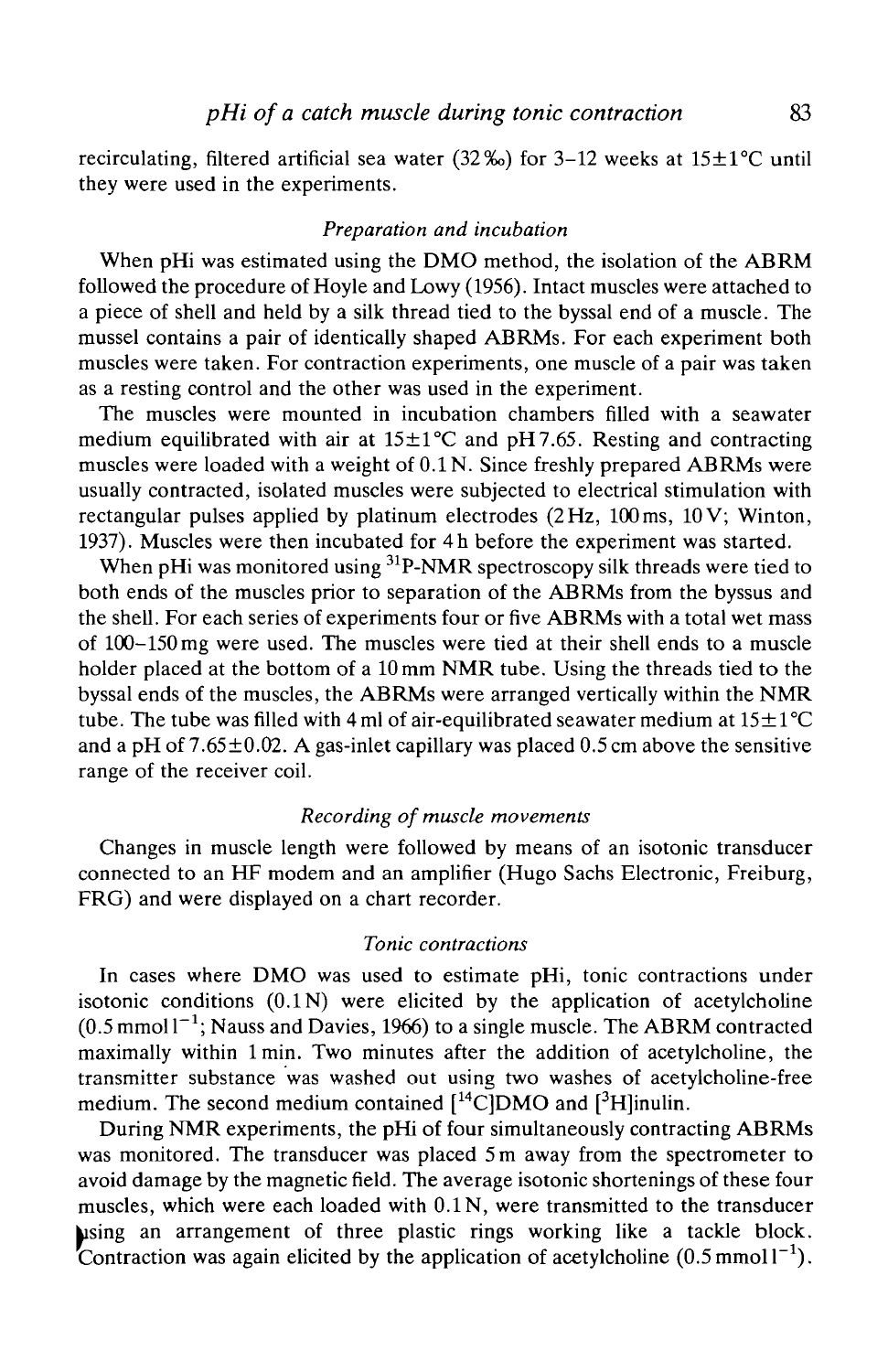## 84 **J. ZANGE AND OTHERS**

Acetylcholine was washed out after 3 min by the use of a glass capillary placed on the muscle holder.

#### *Determination ofpHi by the distribution of DMO*

Intracellular pH was determined by application of the DMO distribution method (Waddell and Butler, 1959) to an ABRM incubated in a medium containing  $[$ <sup>14</sup>C]DMO  $(1.5\times10^5$  disints min<sup>-1</sup> ml<sup>-1</sup>,  $\leq$ 2nmoll<sup>-1</sup>) and  $[$ <sup>3</sup>H]inulin  $(2\times10^5 \text{limits min}^{-1} \text{ml}^{-1})$ . Both labelled substances were obtained from Amersham Buchler, Braunschweig, FRG. Details of the analysis of <sup>14</sup>C and <sup>3</sup>H activity in the muscle and in the medium, of the measurement of medium pH and of the calculation of pHi have been described previously (Portner *et al.* 1984).

#### *NMR spectroscopy*

All <sup>31</sup>P-NMR spectra were recorded at 161.5 MHz on a Bruker AM 400 WB spectrometer. Typical acquisition parameters were: sweep width 10000 Hz, pulse width 7.4  $\mu$ s (corresponding to a 45 $^{\circ}$  flip angle), 4096 data points, relaxation delay 0.132 s and acquisition time 0.205 s. For each spectrum, 512 scans were accumulated within 2.94min.

## *Determination of the intracellular pH by 31P-NMR*

pHi was determined from the chemical shift of the intracellular inorganic phosphate relative to the shift of glycerophosphorylcholine (GPC) as an extracellular chemical shift standard. The chemical shift of GPC  $(+0.49 p.p.m.)$  is unaffected by changes in pH. To relate the chemical shift to pHi a muscle extract was titrated. This titration curve (see Zange *et al.* 1990) was used to obtain the relationship between the chemical shift of inorganic phosphate and pHi.

## *Analysis of cyclic AMP levels*

ABRMs were ground in a small mortar under liquid nitrogen as described by Pette and Reichmann (1982). The concentrations of cyclic AMP were measured in neutralized trichloroacetic acid extracts using a radioimmunoassay test kit obtained from Amersham Buchler, Braunschweig, FRG.

#### *Medium*

The seawater medium used for the DMO experiments had the following composition (in mmol  $1^{-1}$ ): NaCl, 463; KCl, 10; MgCl<sub>2</sub>, 24; MgSO<sub>4</sub>, 28; CaCl<sub>2</sub>, 10 and Hepes/NaOH, 5 (pH7.65).  $HCO<sub>3</sub><sup>-</sup>$  (0.4 mmol1<sup>-1</sup>) was formed during equilibration with air  $(P_{CO_2} \approx 0.03 \text{ kPa})$ . For NMR experiments the concentrations of NaCl and of Hepes were changed to 438 and  $30$  mmol  $1^{-1}$ , respectively.

## *Statistical analysis of the results*

The significance of a difference between two values of pHi (mean $\pm$ s.p.) wa tested using Student's *t*-test  $(P<0.05)$ .

 $\ddot{\phantom{1}}$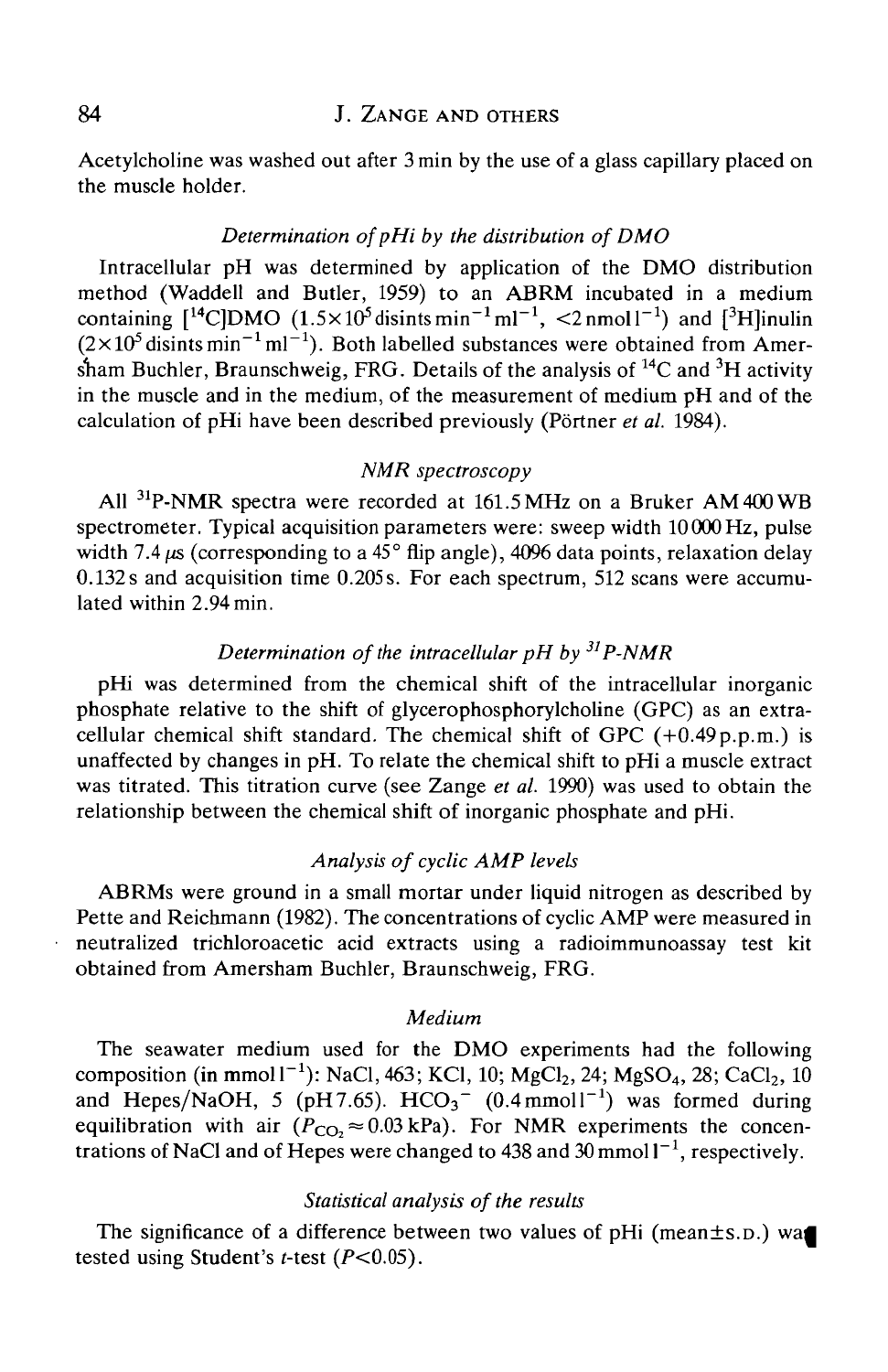#### **Results**

## *pHi during a contraction-catch-relaxation cycle*

## The estimation of pHi with DMO

In relaxed, maximally stretched ABRMs loaded with 0.1 N, equilibration with DMO and inulin was reached within 15 min. Maximally contracted, unloaded muscles were equilibrated within 45 min, whereas the time for equilibration in tonically contracted ABRMs, which were slowly stretched by a load of 0.1 N during catch, was 30 min.

In resting ABRMs a pHi of 7.41±0.06 *(N=51)* was estimated by the distribution of DMO. In ABRMs in catch (30min) pHi did not change significantly  $(7.42\pm0.05, N=10)$ . In muscles in catch for 15 min and then rapidly relaxed by application of serotonin  $(10^{-5} \text{mol}^{-1})$  for a further 15 min, pHi was significantly increased to  $7.56\pm0.05$  ( $N=11$ ; see Fig. 1 and Table 1). Owing to the slow distribution of DMO, pHi measurements could not be performed using this method during the active contraction. Therefore, the <sup>31</sup>P-NMR technique was employed.

## *pHi determined by 31P-NMR spectroscopy*

pHi was monitored continuously in intervals of 3 min (512 scans) during rest and during a contraction-catch-relaxation cycle. In resting muscles a pHi of



Fig. 1. Typical tonic contractions of ABRMs loaded with 0.1 N elicited with acetylcholine (ACh) (A) and the effects of serotonin  $(B, 10^{-5} \text{mol}^{-1})$ , methylamine (MA)  $(C, 10 \text{ mmol1}^{-1})$  and 8-bromo-cyclic AMP (D, 5 mmol1<sup>-1</sup>) on catch.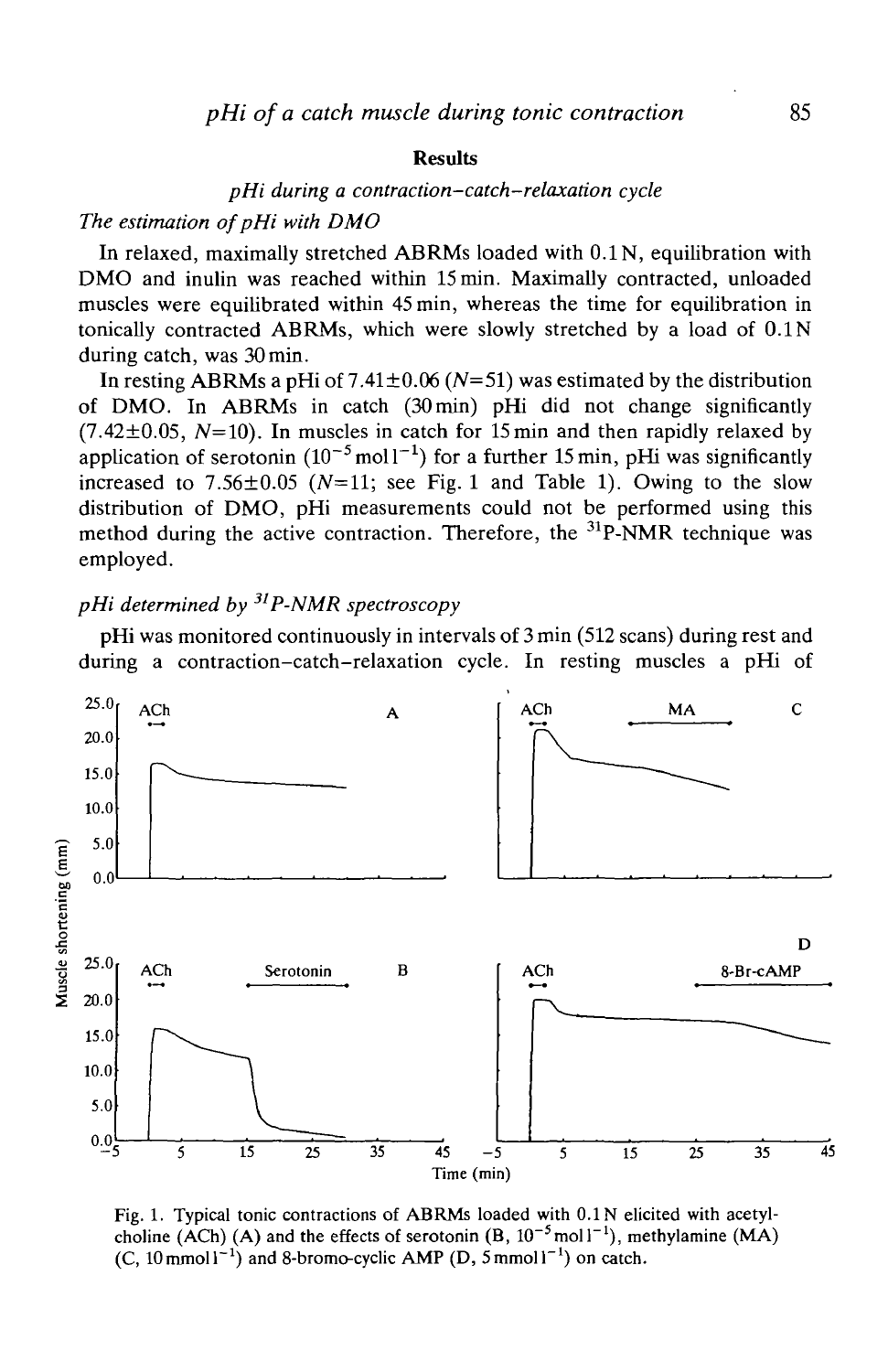| Treatment                                                                  | pHi             | Ν  |
|----------------------------------------------------------------------------|-----------------|----|
| Resting control muscles                                                    | $7.41 \pm 0.06$ | 51 |
| Resting muscles in the presence of serotonin (15 min)                      | $7.52 \pm 0.04$ | 12 |
| Resting muscles in the presence of serotonin (4.5h)                        | $7.58 \pm 0.03$ | 12 |
| Muscles during catch $(30 \text{ min}; \text{ see Fig. 1A})$               | $7.42 \pm 0.05$ | 10 |
| Muscles 15 min after the release of catch by serotonin<br>(see Fig. $1B$ ) | $7.56 \pm 0.05$ | 11 |
| Values are mean $\pm$ s. D.<br>pHi was estimated with DMO.                 |                 |    |

Table 1. *The pHi of resting and contracting ABRMs in the absence and the*  $p$ *resence of serotonin*  $(10^{-5}$ *mol* $1^{-1})$ 

7.44±0.02 *(N=5)* was estimated. During the active phase of contraction lasting for 3 min, pHi increased significantly to  $7.54 \pm 0.01$  ( $N=5$ ). During the subsequent catch pHi dropped back to resting levels within  $3 \text{ min}$ . Serotonin  $(10^{-5} \text{ mol}1^{-1})$ elicited a rapid relaxation and a slow increase of pHi. About lmin after application of serotonin, the ABRMs were stretched at a maximal rate. At this time, pHi had still not increased significantly  $(7.45\pm0.03)$ . pHi reached its maximum of  $7.57\pm0.02$  after 15-20 min. At this time the muscles had relaxed (see Fig. 2).

## *The effect of serotonin on resting ABRMs*

Application of serotonin  $(10^{-5}$  mol  $1^{-1}$ ) to resting muscles for 15 min also elicited a significant alkalinization (pHi 7.52 $\pm$ 0.04, N=12, DMO method). pHi remained elevated (7.58±0.03, *N=12,* DMO method, see Table 1) for 4.5 h.

The effect of serotonin on pHi in ABRMs was dose-dependent. Concentrations of  $10^{-7}$  mol l<sup>-1</sup> or lower did not change pHi significantly (7.45 $\pm$ 0.01, N=3, NMR method), but serotonin applied at concentrations of  $10^{-6}$  moll<sup>-1</sup> or greater increased pHi maximally  $(7.59 \pm 0.02)$ ; see Fig. 3).

## *The relationship between cyclic AMP levels and pHi*

In resting control muscles, cyclic AMP levels were estimated to be  $3.2\pm0.2$  nmolg<sup>-1</sup> wet mass (N=6). Serotonin (10<sup>-5</sup> moll<sup>-1</sup>, 15 min) induced a significant increase in cyclic AMP levels to  $38.9\pm8.4$  nmol g<sup>-1</sup> (N=6). Therefore, we were interested in the question of whether cyclic AMP, as the second messenger of serotonin, causes an increase in pHi.

To simulate the effect of serotonin on cyclic AMP levels we used forskolin, which is known to stimulate adenylate cyclase (Seamon and Daly, 1981) and IB MX (isobutyl-1-methylxanthine), an inhibitor of phosphodiesterase (Pannabecker and Orchard, 1986). A significant increase in cyclic AMP levels  $(8.4 \pm 1.5 \text{ nmol g}^{-1})$  could be induced only if forskolin  $(50 \mu \text{mol})^{-1}$  and IBMX  $(1 \text{ mmol1}^{-1})$  were applied together.

In resting ABRMs, forskolin and IBMX induced a significant alkalinization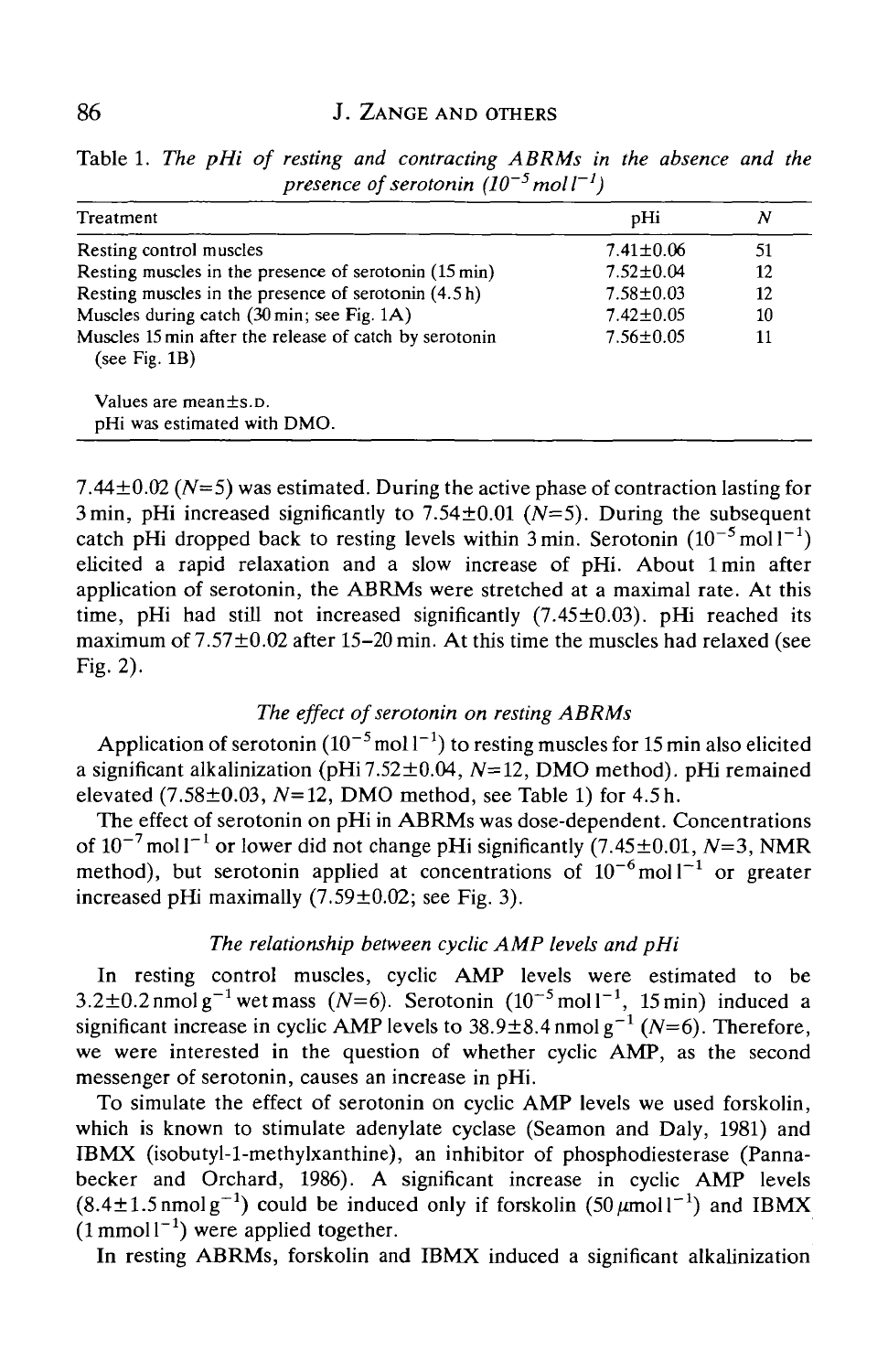$(7.59\pm0.03, N=12, DMO$  method; Table 2). The application of 8-bromo-cyclic AMP (8-Br-cAMP) (5 mmol1<sup>-1</sup>) to isotonically contracted ABRMs during catch also elicited a significant increase in pHi (7.53±0.05, *N=9,* DMO method; Table



Fig. 2. Tracing from a typical contraction-catch-relaxation cycle (A) and pHi values (B) during such a cycle measured by  ${}^{31}P\text{-NMR}$  (means ± s.p.,  $N=5$ ).



Fig. 3. The dose-response curve for the effect of serotonin on pHi in ABRMs measured by 31P-NMR spectroscopy (means±s.D., *N=3).*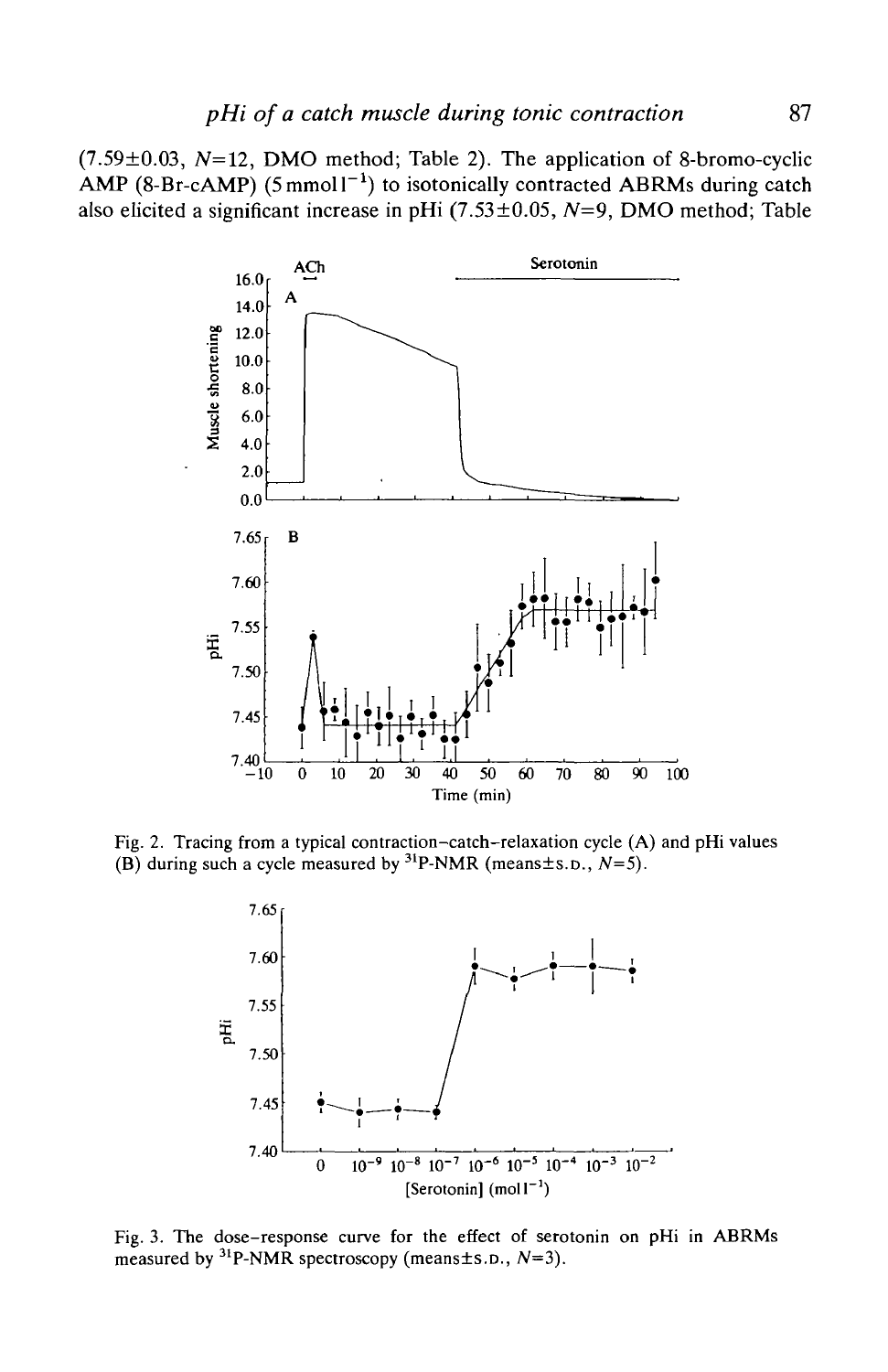| Treatment                                                                                                                      | Cyclic AMP<br>$(nmol g^{-1}$ wet mass) | $\boldsymbol{N}$ | pHi             | N  |
|--------------------------------------------------------------------------------------------------------------------------------|----------------------------------------|------------------|-----------------|----|
| Resting controls                                                                                                               | $3.2 \pm 0.2$                          | 6                | $7.41 \pm 0.06$ | 51 |
| Forskolin $(50 \text{ mmol1}^{-1})$ and IBMX<br>$(1 \text{ mmol } 1^{-1})$ applied to resting muscles<br>$(60 \,\mathrm{min})$ | $8.4 \pm 1.5$                          | 6                | $7.59 \pm 0.03$ | 12 |
| 8-Br-cAMP (5 mmol <sup><math>1^{-1}</math></sup> ) applied during<br>catch $(15 \text{ min}, \text{see Fig. 1})$               |                                        |                  | $7.53 \pm 0.05$ | 12 |
| Serotonin $(10^{-5} \text{ mol}^{-1})$ applied to<br>resting muscles (15 min)                                                  | $38.9 \pm 8.4$                         | 6                | $7.54 \pm 0.04$ | 9  |
| Dopamine $(10^{-5} \text{ mol} \text{1}^{-1})$ applied to<br>resting muscles $(15 \text{ min})$                                | $3.4 \pm 0.5$                          | 6                | $7.45 \pm 0.03$ | 12 |
| Electric pulses $(10 \text{ V}, 100 \text{ ms}, 2 \text{ Hz}, 20 \text{ s})$<br>applied during catch                           | $3.6 \pm 0.6$                          | 6                |                 |    |
| Values are mean $\pm$ s. p.                                                                                                    |                                        |                  |                 |    |

Table *2. The relationship between cyclic AMP levels and pHi (DMO method) in the ABRMs*

2). Therefore, it seems likely that serotonin induces an increase in pHi *via* cyclic AMP as a second messenger.

In those experiments in which the effect of serotonin  $(10^{-5}$  mol  $1^{-1})$  on catch and pHi was investigated, the isotonically contracted ABRMs loaded with 0.1N were extended at a rate of  $0.05 \pm 0.02$  mm min<sup>-1</sup> (*N*=9) during catch. Serotonin induced a maximum relaxation rate of  $5.0 \pm 1.8$  mm min<sup>-1</sup> after 1 min.

Before 8-bromo-cyclic AMP was added to the isotonically contracted ABRMs, the muscles stretched at a rate of  $0.05 \pm 0.02$  mm min<sup>-1</sup> (N=9). This rate was significantly increased to  $0.18 \pm 0.08$  mm min<sup>-1</sup> within 15 min of 8-bromo-cyclic AMP application. The maximal rate of relaxation induced by serotonin was 28 times faster than that induced by 8-bromo-cyclic AMP.

The catch-releasing transmitter dopamine  $(10^{-5}$  mol  $1^{-1})$  did not elicit significant changes in pHi  $(7.45\pm0.03, N=12, DMO$  method) or in cyclic AMP levels  $(3.4\pm0.5 \text{ n} \text{mol g}^{-1}, N=6; \text{Table 2}).$ 

## *The relationship between pHi and the rate of relaxation during catch*

The rate at which an ABRM was stretched by a load of  $0.1 N$  ( $V_s$ , mm min<sup>-1</sup>) was used as an indicator of the holding capacity of the muscle during catch.  $V_s$  was not significantly correlated with the wet mass or with the muscle tension (N cm<sup>-2</sup>). Therefore, experiments were conducted without any standardization of  $V_s$ .

Our results show that alkalinization elicited by the weak base methylamine (10 or 20 mmol  $1^{-1}$ ) induced a significant acceleration of  $V_s$ , whereas acidification elicited by unlabelled DMO  $(10 \text{mmol l}^{-1})$  induced a significant decrease in  $V_s$ (Table 3).

The effect of alkalinization elicited by  $10 \text{ mmol}1^{-1}$  $m$ ethylamin $\overline{e}$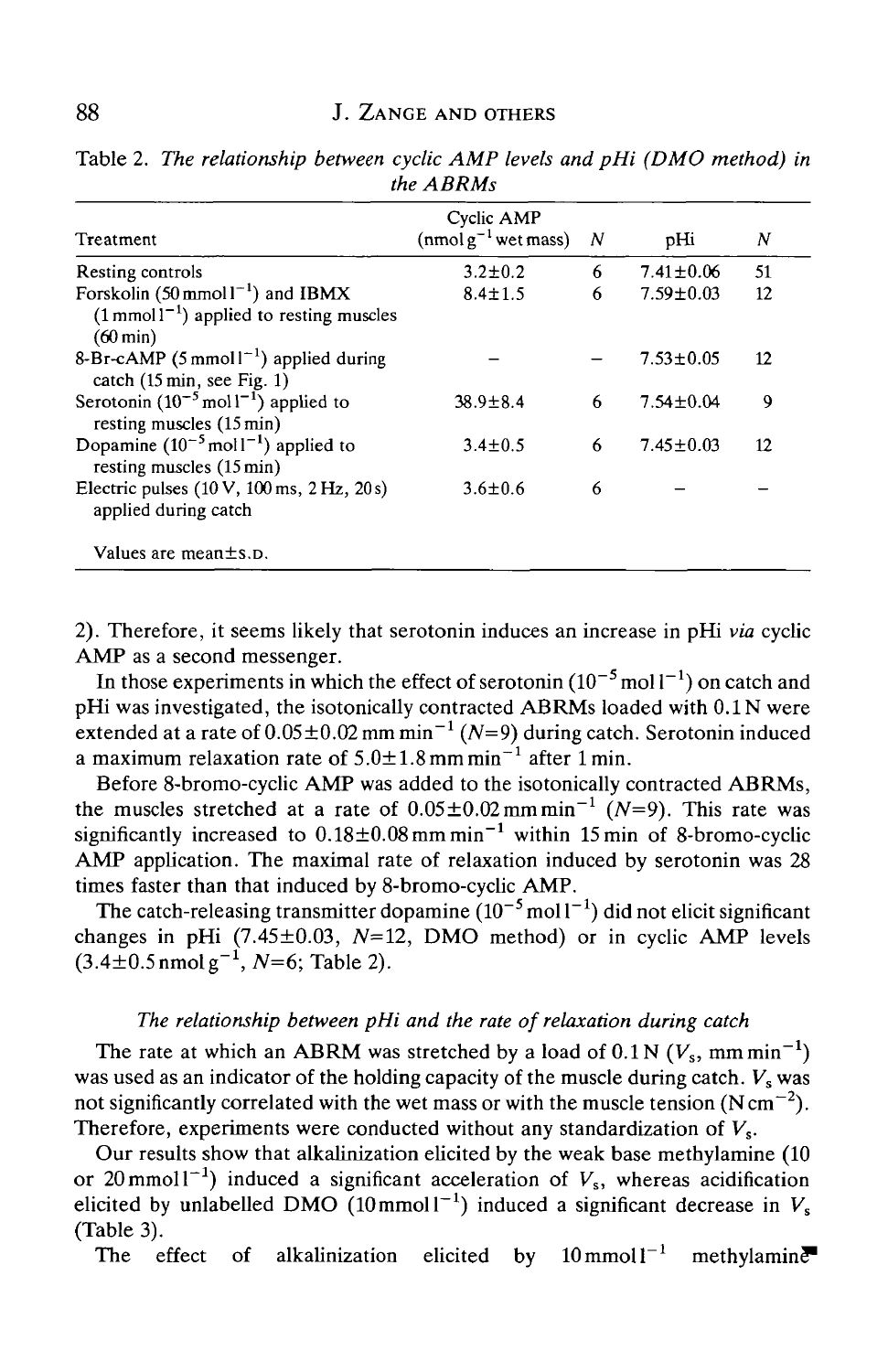| Treatment                                  | pHi             | $\Delta$ pHi     | $V_{s1}$        | $V_{s2}$        | $\Delta V.$      | N  |
|--------------------------------------------|-----------------|------------------|-----------------|-----------------|------------------|----|
| Control                                    | $7.42 \pm 0.05$ | $+0.01 \pm 0.05$ | $0.05 \pm 0.02$ |                 |                  | 10 |
| Methylamine<br>$(10 \text{ mmol l}^{-1})$  | $7.54 \pm 0.05$ | $+0.13 \pm 0.05$ | $0.05 \pm 0.03$ | $0.16 \pm 0.04$ | $+0.11 \pm 0.04$ | 8  |
| Methylamine<br>$(20 \text{ mmol } 1^{-1})$ | $7.61 + 0.07$   | $+0.20 \pm 0.07$ | $0.06 \pm 0.03$ | $1.04 + 0.71$   | $+0.98 \pm 0.70$ |    |
| <b>DMO</b><br>$(10 \text{ mmol}1^{-1})$    | $7.28 \pm 0.04$ | $-0.13 + 0.04$   | $0.09 + 0.03$   | $0.05 \pm 0.02$ | $-0.04 \pm 0.02$ | 7  |
| 8-Br-cAMP<br>$(5 \text{ mmol } 1^{-1})$    | $7.53 \pm 0.05$ | $+0.12 \pm 0.05$ | $0.05 \pm 0.02$ | $0.18 \pm 0.09$ | $+0.13 \pm 0.07$ | 9  |

Table 3. The effects of changes in pHi on the relaxation rate  $(V_s$  in mm min<sup>-1</sup>) of *isotonically (0.1 N) contracted ABRMs during catch*

 $V_s$  was measured before  $(V_{s1})$  and after  $(V_{s2})$  treatment. pHi was estimated using [<sup>14</sup>C]DMO. ApHi was calculated relative to the pHi of resting control muscles (7.41, see Table 1). Values are mean±s.D.

 $(p\text{Hi} = 7.54 \pm 0.05, N=8, \text{ DMO method})$  on  $V_s(0.16 \pm 0.04 \text{ mm min}^{-1})$  was similar to the effect of 8-bromo-cyclic AMP on pHi and  $V_s$ .

#### **Discussion**

The pHi of resting ABRMs was found to be 7.41±0.06 *(N=51,* DMO method) and 7.44±0.02 *(N=5,* NMR spectroscopy) when the muscles were incubated in aerated seawater medium at pH 7.65 in the absence of serotonin. The value of pHi estimated with DMO was significantly lower than that estimated by NMR. Nevertheless, results from both methods can be considered to show good agreement because a difference of 0.03 pH units is low.

During the active phase of a tonic contraction under isotonic conditions, pHi rapidly and significantly increased from 7.44±0.02 to 7.54±0.01 *(N=5,* NMR). This alkalosis can probably be correlated with a breakdown of the phosphagen phospho-L-arginine, by which ABRMs support most of their energy demand during the working phase of contraction (Nauss and Davies, 1966; Zange *et al.* 1989). The splitting of a phosphagen generally causes consumption of protons because the pK value of the phosphate group in the phosphagen is higher than that of inorganic phosphate (Portner, 1987).

When catch was elicited by the removal of acetylcholine, pHi returned to resting levels within 3min. This fast reacidification could be correlated with the resynthesis of phospho-L-arginine (Nauss and Davies, 1966; Zange *et al.* 1989).

Contractile filaments of the living ABRMs maintain tension and shortening during catch at a pHi of 7.44. When skinned fibres of the ABRM were incubated at this physiological pH, however, they failed to enter the catch-like state which can be elicited by the removal of  $Ca^{2+}$  after an active contraction. Therefore, studies on the catch-like state of skinned fibres have been performed using acidic media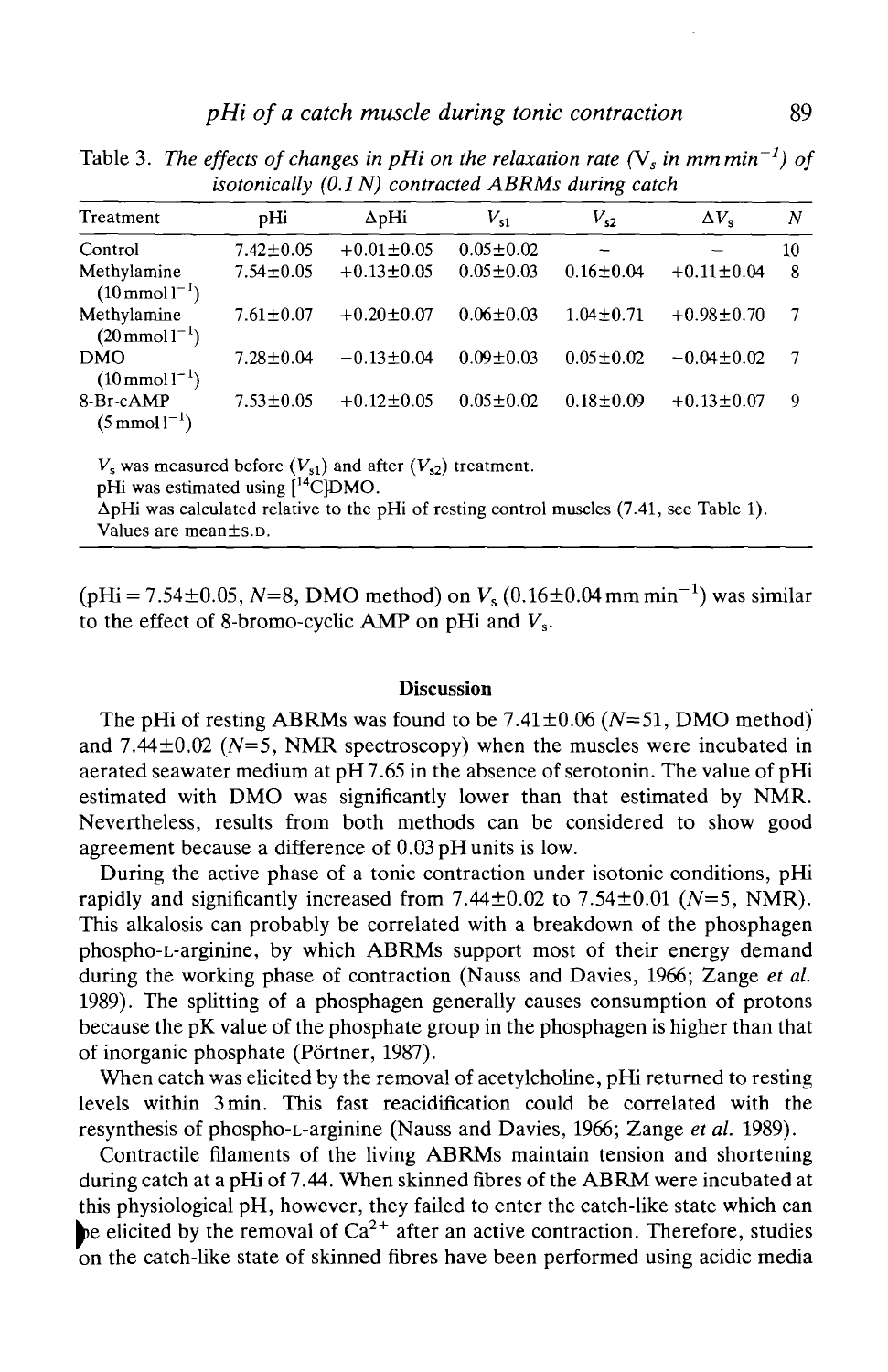between  $pH6.2$  and 6.8 (Johnson, 1959; Rüegg, 1971; Ishii, 1987). Pfitzer and Riiegg (1982) found striking similarities between the mechanical behaviour of living ABRMs during catch and skinned fibres of the ABRM during the catch-like state at pH6.5. For the time being we cannot resolve this discrepancy of the functional involvement of pHi in catch in living ABRMs compared wtih skinned fibres.

In the skinned fibre experiments mentioned above, the incubation medium contained about  $150$  mmoll<sup>-1</sup> Cl<sup>-</sup>. In their study on skinned axonemes from sea urchin sperm, Gibbons *et al.* (1985) have shown that the activity of the dynein ATPase depends on the concentration of  $Cl^-$  in the medium, the enzyme being 1.5 times more active at a concentration of  $150 \text{ mmol}1^{-1}$  than in the presence of 30 mmol l $^{-1}$  KCl. Using organic anions to make up the same ionic strength had no effect. Gibbons *et al.* (1985) showed that the relative concentration of  $Cl^-$  and organic anions in the incubation medium could affect some contractile systems and therefore must be taken into account. Future research must also ensure that catch in the living ABRMs and catch in skinned fibres are based on the same molecular mechanism.

In intact ABRMs, both alkalinization elicited by methylamine and acidification caused by unlabelled DMO induced changes in stretch resistance of the ABRM during catch. Methylamine was used because the membrane permeability of. methylamine is known to be slightly lower than that of DMO (Boron and Roos, 1976). Therefore, changes in pHi induced by methylamine could be monitored by the distribution of DMO. Catch was examined by the rate at which an ABRM loaded with  $0.1 \text{ N}$  was stretched  $(V_s)$ . When pHi was increased to  $7.54 \pm 0.05$  $(N=8, \text{ DMO method})$ , the relaxation rate was increased from  $0.05\pm0.03$  to  $0.16\pm0.04$  mm min<sup>-1</sup> (3.2 times). A further rise in pHi to 7.61 $\pm0.07$  increased the rate of relaxation 18-fold. Acidification (pHi 7.28 $\pm$ 0.04) diminished the relaxation rate by 56%. Previous assumptions, drawn from skinned fibre experiments, that the maintenance of catch by a living ABRM depends on pHi (Johnson, 1959; Riiegg, 1971), have therefore been confirmed in this study. It should, however, be kept in mind that the pH-sensitive range of catch in living ABRMs is about 0.6-1.2 pH units above that of skinned fibres.

Serotonin (10<sup>-5</sup> mol1<sup>-1</sup>) induced a rapid relaxation of the ABRM, an increase in cyclic AMP levels from 3.2 to 38.9 nmolg<sup>-1</sup> and a slow increase of pHi which reached its maximum of 7.57±0.O2 *(N=5,* NMR method; 7.56±0.05, DMO method) after 15 min. Serotonin also induced an alkalinization in resting muscles. pHi remained at the higher level as long as serotonin was present. Alkalinization, which was also elicited by the combined effect of forskolin and IBMX or by 8-bromo-cyclic AMP, proves that cyclic AMP acts as a second messenger of serotonin in terms of a modulation of pHi. The dose-response curves of serotonin show that a minimum concentration of  $10^{-6}$  moll<sup>-1</sup> is necessary to induce significant effects on both cyclic AMP levels (Köhler and Lindl, 1980) and pHi (see Fig. 3). Much lower concentrations of serotonin  $(10^{-9} \text{ mol} 1^{-1})$  induce significant effects on the maintenance of catch in living ABRMs (Twarog, 1954).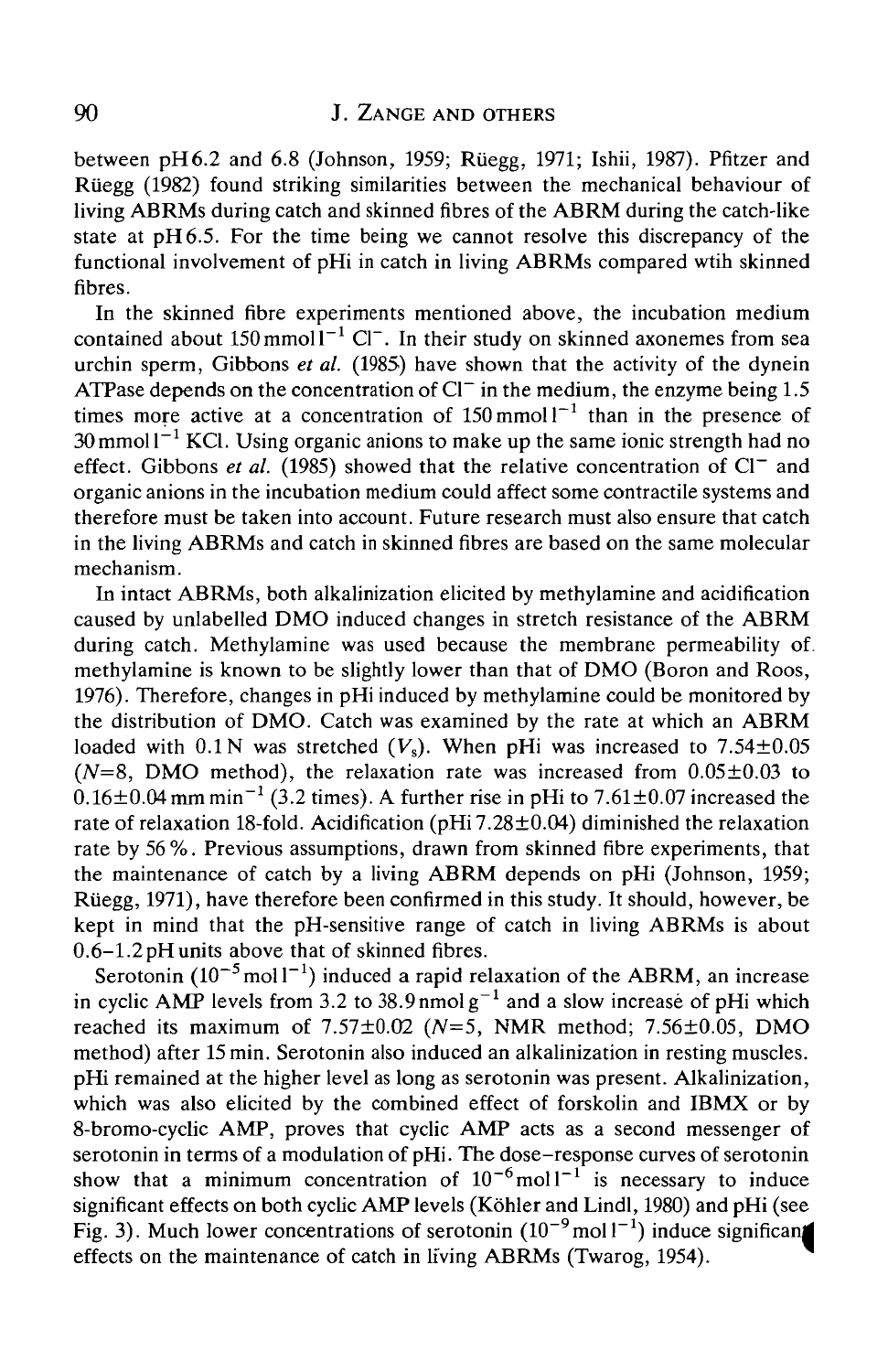Application of cyclic AMP abolishes the catch-like state of skinned fibres (Cornelius, 1982; Pfitzer and Riiegg, 1982). If the release of catch *in vivo* depends on cyclic AMP, applications of either serotonin or 8-bromo-cyclic AMP to living muscles should have similar effects on catch. 8-bromo-cyclic AMP (5 mmol $1^{-1}$ ) induced an acceleration of  $V_s$  from  $0.05 \pm 0.02$  to  $0.18 \pm 0.09$  mm min<sup>-1</sup> (N=7). Serotonin, however, induced a significantly faster rate of relaxation than 8-bromocyclic AMP  $(5.0 \pm 1.8 \text{ mm min}^{-1}, 28 \text{ times})$ . Striking similarities between the effects of 8-bromo-cyclic AMP and alkalinization elicited by  $10 \text{ mmol } 1^{-1}$  methylamine (see Fig. 1 and Table 3) suggest that the effect of 8-bromo-cyclic AMP on catch was elicited indirectly by an increase in pHi.

Application of dopamine  $(10^{-5} \text{mol}^{-1})$ , another catch-releasing transmitter (Twarog and Cole, 1972), did not result in a significant increase of cyclic AMP levels (see Table 2; Ishikawa *et al.* 1981) or pHi (see Table 2). Electrical stimulation of an ABRM with rectangular pulses (Winton, 1937) during a tonic contraction abolished catch but did not increase cyclic AMP levels (see Table 2).

The application of serotonin may, therefore, activate two mechanisms that are triggered separately *in vivo*. A more serotonin-sensitive  $(10^{-9} \text{mol}^{-1})$ ; Twarog, 1954) mechanism causes the rapid relaxation of an ABRM during catch. Another, less serotonin-sensitive  $(10^{-6} \,\mathrm{mol}\,l^{-1})$  cyclic-AMP-dependent mechanism causes a rise in pHi, increasing the relaxation velocity of the ABRM during catch.

The dual effect of serotonin, triggered by different receptors, includes the involvement of further intracellular messengers. Serotonin  $(>10^{-9} \text{ mol}1^{-1})$  induces the release of  $Ca^{2+}$  from intracellular stores (Bloomquist and Curtis, 1975a,b). As the concentration of free  $Ca^{2+}$  remains constant after application of serotonin (Ishii *et al*. 1989), extrusion of Ca<sup>2+</sup> from the intracellular space might be coupled with an equimolar release of  $Ca^{2+}$  from the contractile filaments, thus releasing catch. As serotonin does not affect the membrane potential (Hidaka *et* al. 1967), these  $Ca^{2+}$  movements might be triggered by an inositol lipid response (Berridge, 1989). The validity of these assumptions should be examined in the future.

We thank Professors Gerd Gade and Rolf Kinne for stimulating discussions and Mr B. Griewel for technical assistance. This work was supported by the Deutsche Forschungsgemeinschaft (Gr 456/9-4) and Fonds der Chemischen Industrie (MKG).

#### References

ACHAZI, R. K., DOLLING, B. AND HAAKSHORST, R. (1974). 5-HT-induzierte Erschlaffung und cyclisches AMP bei einem glatten Molluskenmuskel. *Pfliigers Arch. ges. Physiol.* **349,**19-27.

BAGUET, F. AND GILUS, J. M. (1968). Energy cost of tonic contraction in a lamellibranch catch muscle. *J. Physiol., Lond.* **198,** 127-143.

BERRIDGE, M. J. (1988). The Croonian Lecture, 1988: Inositol lipids and calcium signalling. *Prod. R. Soc.* B **234,** 359-378.

 $L$ OOMQUIST, E. AND CURTIS, B. A. (1975a). <sup>45</sup>Ca efflux from the anterior byssus retractor muscle in phasic and catch contraction. *Am. J. Physiol.* **229,**1237-1243.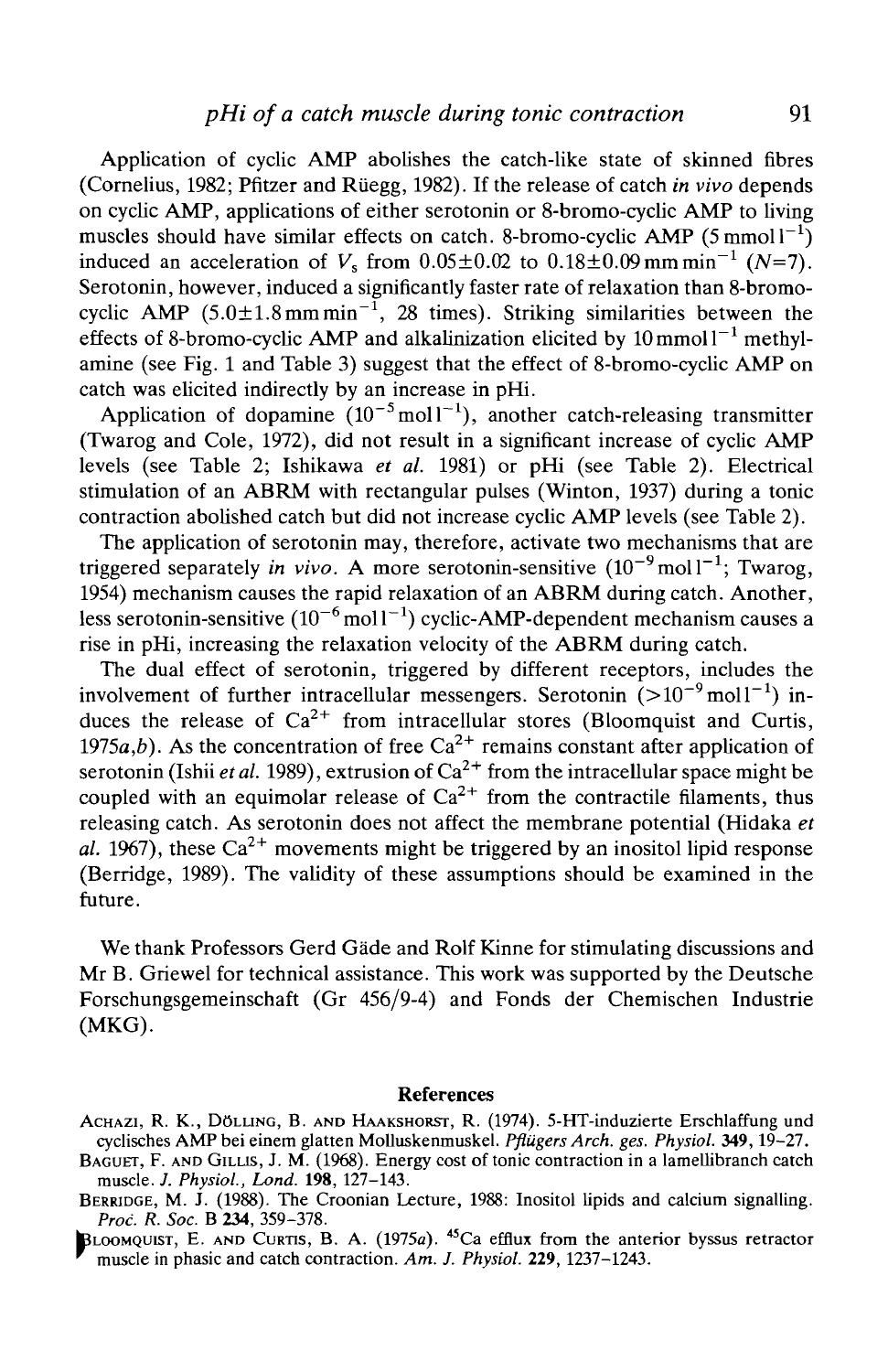- BLOOMQUIST, E. AND CURTIS, B. A. (19756). Net calcium fluxes in the anterior byssus retractor muscle with phasic and catch contractions. *Am. J. Physiol.* **229,** 1244-1248.
- BORON, W. F. AND ROOS, A. (1976). Comparison of microelectrodes, DMO, and methylamine methods for measuring intracellular pH. *Am. J. Physiol.* **231,** 799-809.
- CORNELIUS, F. (1982). Tonic contractions and the control of relaxation in a chemically skinned molluscan smooth muscle. *J. gen. Physiol.* **79,** 821-834.
- FLETCHER, C. M. (1937). The relation between the mechanical and electrical activity of a molluscan unstriated muscle. /. *Physiol., Lond.* **91,** 172-185.
- GIBBONS, B. H., TANG, W. J. Y. AND GIBBONS, I. R. (1985). Organic anions stabilize the reactivated motility of sperm flagella and the latency of dynein 1 ATPase activity. *J. Cell Biol.* **101,** 1281-1287.
- HAUCK, R. AND ACHAZI, R. K. (1987). The ultrastructure of a molluscan catch muscle during a contraction-catch-relaxation cycle. *Eur. J. Cell Biol.* **45,** 30-35.
- HIDAKA, T., OSA, T. AND TWAROG, B. M. (1967). The action of 5-hydroxytryptamin on *Mytilus* smooth muscle. *J. Physiol., Lond.* **192,** 869-877.
- HOYLE, G. AND LOWY, J. (1956). The paradox of *Mytilus* smooth muscle. A new interpretation. *J. exp. Biol.* **33,** 295-310.
- Ism, N. (1987). Mechanical properties of saponin-treated smooth-muscle cells isolated from a molluscan catch muscle. /. *Muscle Res. Cell Motil.* 8, 281.
- ISHU, N., SIMPSON, A. W. H. AND ASHLEY, C. C. (1989). Free calcium at rest and during "catch" in single smooth muscle cells. *Science* **243,** 1367-1368.
- ISHIKAWA, T., MURAKAMI, H. AND IWAYAMA, Y. (1981). Changes in cAMP and cGMP levels induced by relaxing drugs in acetylcholine- and potassium-treated molluscan smooth muscle. *Comp. Biochem. Physiol.* 70C, 171-176.
- JOHNSON, W. H. (1959). The behavior of glycerinated muscle fibers containing paramyosin. /. *cell. comp. Physiol.* **54,** 208.
- KOHLER, G. AND LINDL, T. (1980). Effects of 5-hydroxytryptamine, dopamine, and acetylcholine on accumulation of cyclic AMP and cyclic GMP in the anterior byssus retractor muscle of *Mytilus edulis* L. (Mollusca). *PflUgers Arch. ges. Physiol.* **383,** 257-262.
- LOWY, J., MILLMAN, B. M. AND HANSON, J. (1964). Structure and function in smooth tonic muscles of lamellibranch molluscs. *Proc. R. Soc.* B **160,** 525-536.
- MOON, R. B. AND RICHARDS, J. H. (1973). Determination of intracellular pH by 31P magnetic resonance. *J. biol. Chem.* **248,** 7276-7278.
- NAUSS, K. M. AND DAVTES, R. E. (1966). Changes in inorganic phosphate and arginine during the development, maintenance and loss of tension in the anterior byssus retractor muscle of *Mytilus edulis. Biochem. Z.* **345,** 173-187.
- PANNABECKER, T. AND ORCHARD, I. (1986). Octopamine and cyclic AMP mediate release of adipokinetic hormone I and II from isolated locust neuroendocrine tissue. *Molec. cell. Endrocr.* **48,** 153-159.
- PETTE, D. AND REICHMANN, H. (1982). A method for quantitative extraction of enzymes and metabolites from tissue samples in the milligram range. /. *Histochem. Cytochem.* **30,**401-402.
- PFITZER, G. AND RUEGG, J. C. (1982). Molluscan catch muscle: byssus retractor muscle of *Mytilus edulis. J. comp. Physiol.* B **147,** 137-142.
- PORTNER, H. O. (1987). Contributions of anaerobic metabolism to pH regulation in animal tissues: theory. *J. exp. Biol.* **131,** 69-87.
- PÖRTNER, H. O., GRIESHABER, M. K. AND HEISLER, N. (1984). Anaerobiosis and acid-base status in marine invertebrates: Effects of environmental hypoxia on extracellular and intracellular pH in *Sipunculus nudus. J. comp. Physiol.* B **155,**13-20.
- RUEGG, J. C. (1964). Tropomyosin-paramyosin system and "prolonged contraction" in a molluscan smooth muscle. *Proc. R. Soc.* B **160,** 536-542.
- RUEGG, J. C. (1971). Smooth muscle tone. *Physiol. Rev.* **51,** 201-248.
- SEAMON, K. AND DALY, J. W. (1981). Activation of adenylate cyclase by the diterpene forskolin does not require the guanine nucleotide regulator protein. *J. biol. Chem.* **256,** 9799-9801.
- TAKAHASHI, M., SOHMA, H. AND MORITA, F. (1988). The steady state intermediates of scallop smooth muscle myosin ATPase and effect of light chain phosphorylation. A molecula mechanism for catch contraction. *J. Biochem., Tokyo* **104,** 102-107.